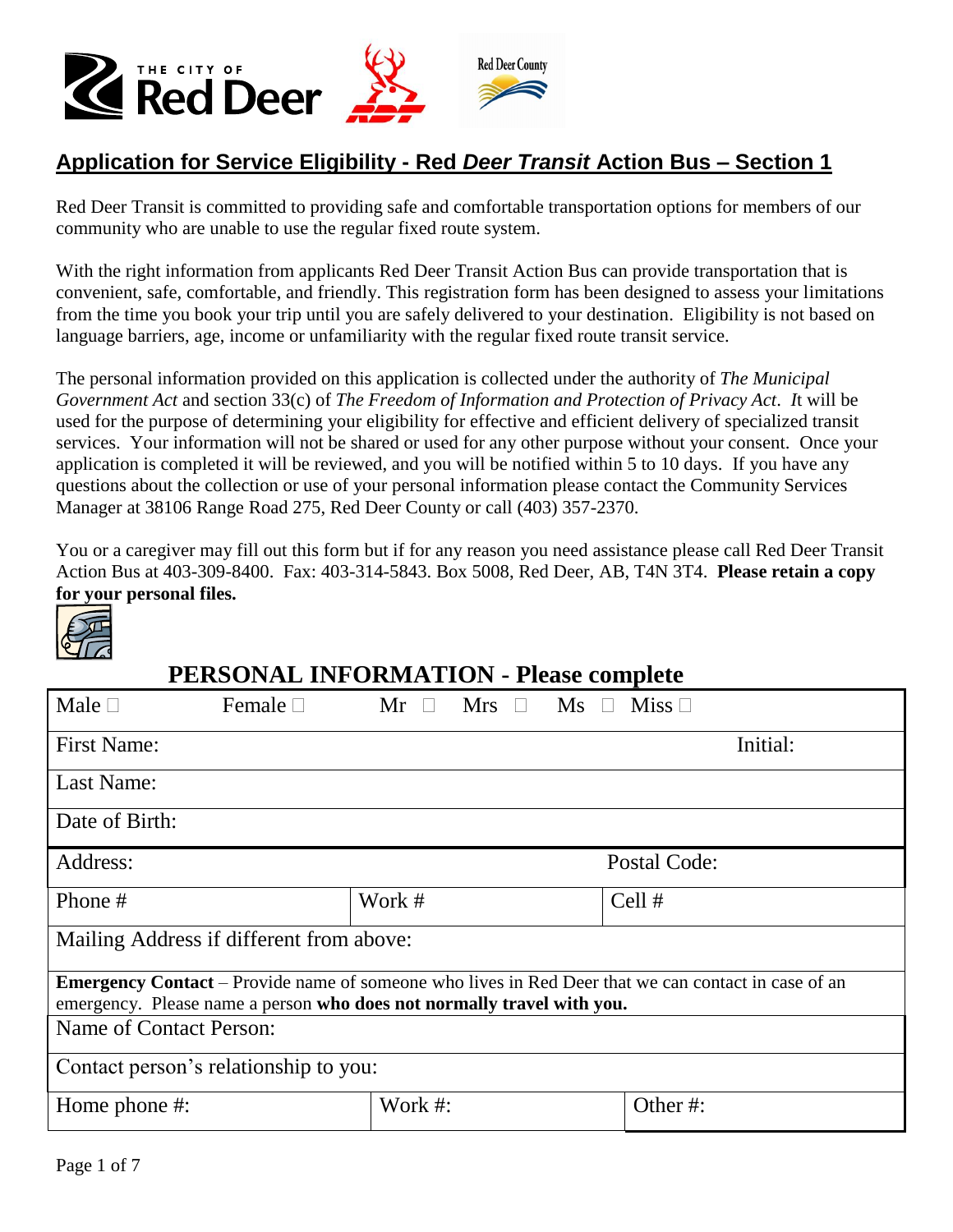

# **UNDERSTANDING YOUR HOME ENVIRONMENT**

| Does your building have a name (ex. Legacy, Bell Apartments)? Yes _________ No _______                                                                  |
|---------------------------------------------------------------------------------------------------------------------------------------------------------|
| Where is the location of the door you will be picked up at? (please check)<br>Other $\_\_$                                                              |
| Is there a buzzer code? Yes $\Box$ No $\Box$<br>If yes, Buzzer Code Number:                                                                             |
| Do you have a stairway inside your entry? Yes ________ No _______<br>If yes, how many steps?                                                            |
| Do you have stairs on the outside of your home? Yes _________ No _______<br>Are you aware of the One Step Policy for the Action Bus Yes ______ No _____ |
| Can you manage stairs without assistance? Yes ________ No _______                                                                                       |
| Do you presently require a caregiver? Yes _____ No _____ Full Time _____ Part Time _____                                                                |
| Is your place of residence equipped with an accessibility ramp? Yes ______ No ______                                                                    |

# **PICKING THE RIGHT BUS FOR YOU**

| <b>Check all that apply:</b><br>Long White Cane $\Box$ |              | <b>Service Animal</b>                  |        | Personal attendant           |   |
|--------------------------------------------------------|--------------|----------------------------------------|--------|------------------------------|---|
| <b>Walking Cane</b>                                    | $\mathsf{L}$ | Walker                                 |        | <b>Communication Devices</b> | Г |
| Leg Braces                                             | П            | Collapsible walker <sup>*</sup> $\Box$ |        | Interpreter/intervener       |   |
| Prosthesis                                             | П            | Manual wheelchair* $\Box$              |        | Hearing Aid                  |   |
| Crutches                                               | П            | Powered wheelchair* $\sqcap$           |        | None                         |   |
| Oxygen Tank                                            | $\Box$       | Scooter*                               |        | Other                        |   |
| *Please provide outside dimensions: Width              |              |                                        | Length | Height                       |   |

**NOTE: Transit Action Bus cannot accommodate mobility aids larger than 34.5" (88cm) wide by 48" (122 cm) inches long. Some mobility aids may also be restricted due to their height. The combined weight of the passenger and mobility aid cannot exceed 750 pounds.**

SE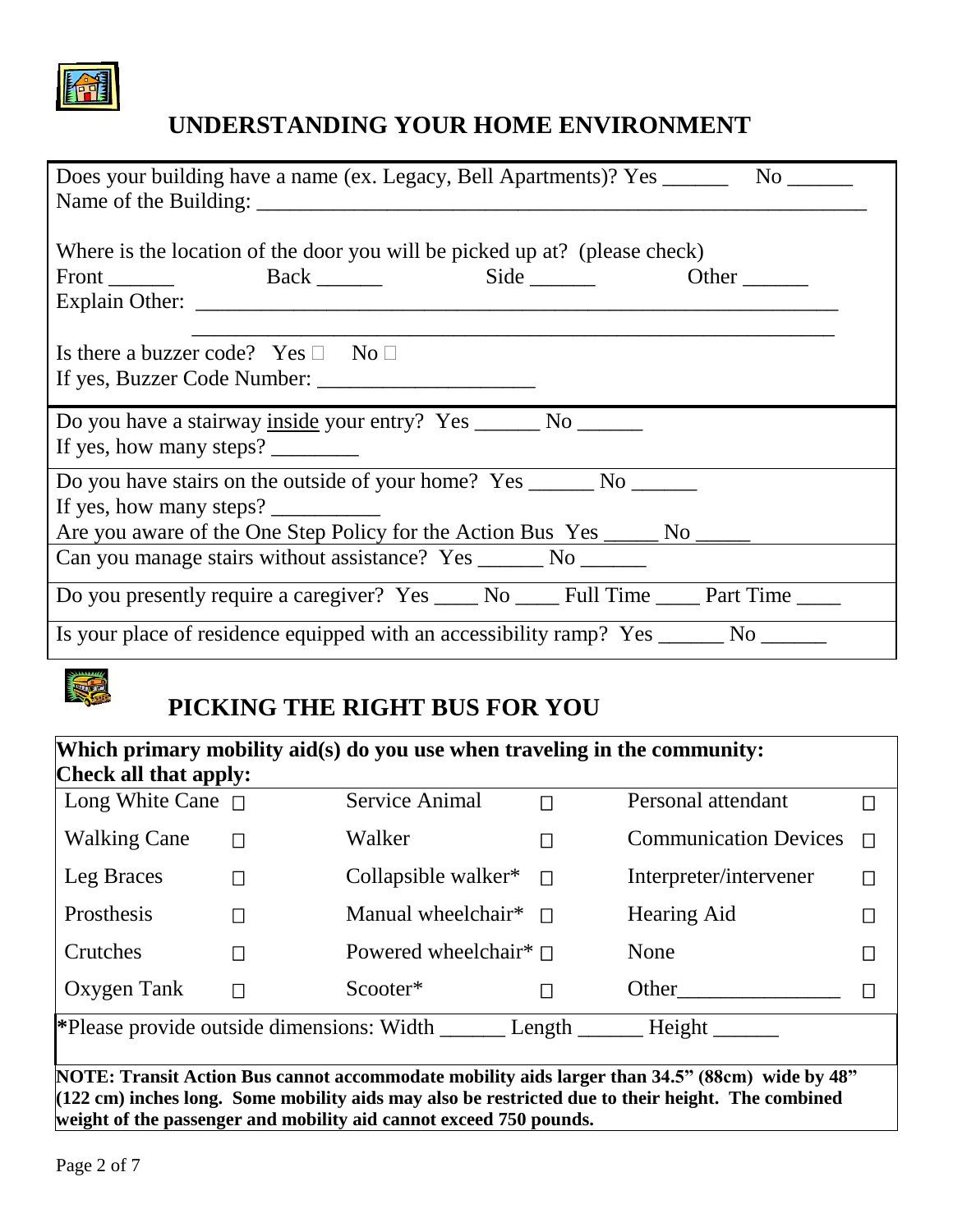**NOTE:** All mobility aids must be kept in good repair at all times or they cannot be accommodated on the Transit Action Bus. If the Transit Action Bus operator cannot properly secure your mobility aid, the City of Red Deer may not be able to provide you with Transit Action Bus service.

| How are you presently travelling in the community? Please check all that apply: |  |                     |  |       |  |  |
|---------------------------------------------------------------------------------|--|---------------------|--|-------|--|--|
| <b>Public Transit Bus</b>                                                       |  | Friends drive me    |  | Taxi  |  |  |
| <b>Community Bus</b>                                                            |  | Family drive me     |  | Other |  |  |
| Personal vehicle                                                                |  | Volunteers drive me |  |       |  |  |
| <b>Red Deer Action Bus</b>                                                      |  | Staff drive me      |  |       |  |  |

|                                                                                     |  | If approved for the Transit Action Bus, when do you require service? |  |        |  |                                                                                                 |  |
|-------------------------------------------------------------------------------------|--|----------------------------------------------------------------------|--|--------|--|-------------------------------------------------------------------------------------------------|--|
|                                                                                     |  | Summer only $\Box$ Winter only $\Box$ All year around                |  |        |  |                                                                                                 |  |
|                                                                                     |  |                                                                      |  |        |  | If your service requirements are temporary, how long do you anticipate requiring the use of the |  |
| <b>Transit Action Bus?</b>                                                          |  |                                                                      |  |        |  |                                                                                                 |  |
| $3$ months $\Box$ 6 months                                                          |  |                                                                      |  | 1 year |  | Other                                                                                           |  |
| Please explain other:                                                               |  |                                                                      |  |        |  |                                                                                                 |  |
| Please provide any additional information that may be relevant to this application. |  |                                                                      |  |        |  |                                                                                                 |  |
|                                                                                     |  |                                                                      |  |        |  |                                                                                                 |  |
|                                                                                     |  |                                                                      |  |        |  |                                                                                                 |  |
|                                                                                     |  |                                                                      |  |        |  |                                                                                                 |  |

**\_\_\_\_\_\_\_\_\_\_\_\_\_\_\_\_\_\_\_\_\_\_\_\_\_\_\_\_\_\_\_\_\_\_\_\_\_\_\_\_\_\_\_\_\_\_\_\_\_\_\_\_\_\_\_\_\_\_\_\_\_\_\_\_\_\_\_\_\_\_\_\_\_\_\_\_\_ \_\_\_\_\_\_\_\_\_\_\_\_\_\_\_\_\_\_\_\_\_\_\_\_\_\_\_\_\_\_\_\_\_\_\_\_\_\_\_\_\_\_\_\_\_\_\_\_\_\_\_\_\_\_\_\_\_\_\_\_\_\_\_\_\_\_\_\_\_\_\_\_\_\_\_\_\_ \_\_\_\_\_\_\_\_\_\_\_\_\_\_\_\_\_\_\_\_\_\_\_\_\_\_\_\_\_\_\_\_\_\_\_\_\_\_\_\_\_\_\_\_\_\_\_\_\_\_\_\_\_\_\_\_\_\_\_\_\_\_\_\_\_\_\_\_\_\_\_\_\_\_\_\_\_**



# **UNDERSTANDING YOUR DESTINATIONS**

**Name three to four of your most frequent destinations you would travel to. Visiting/Shopping/ Medical Trips**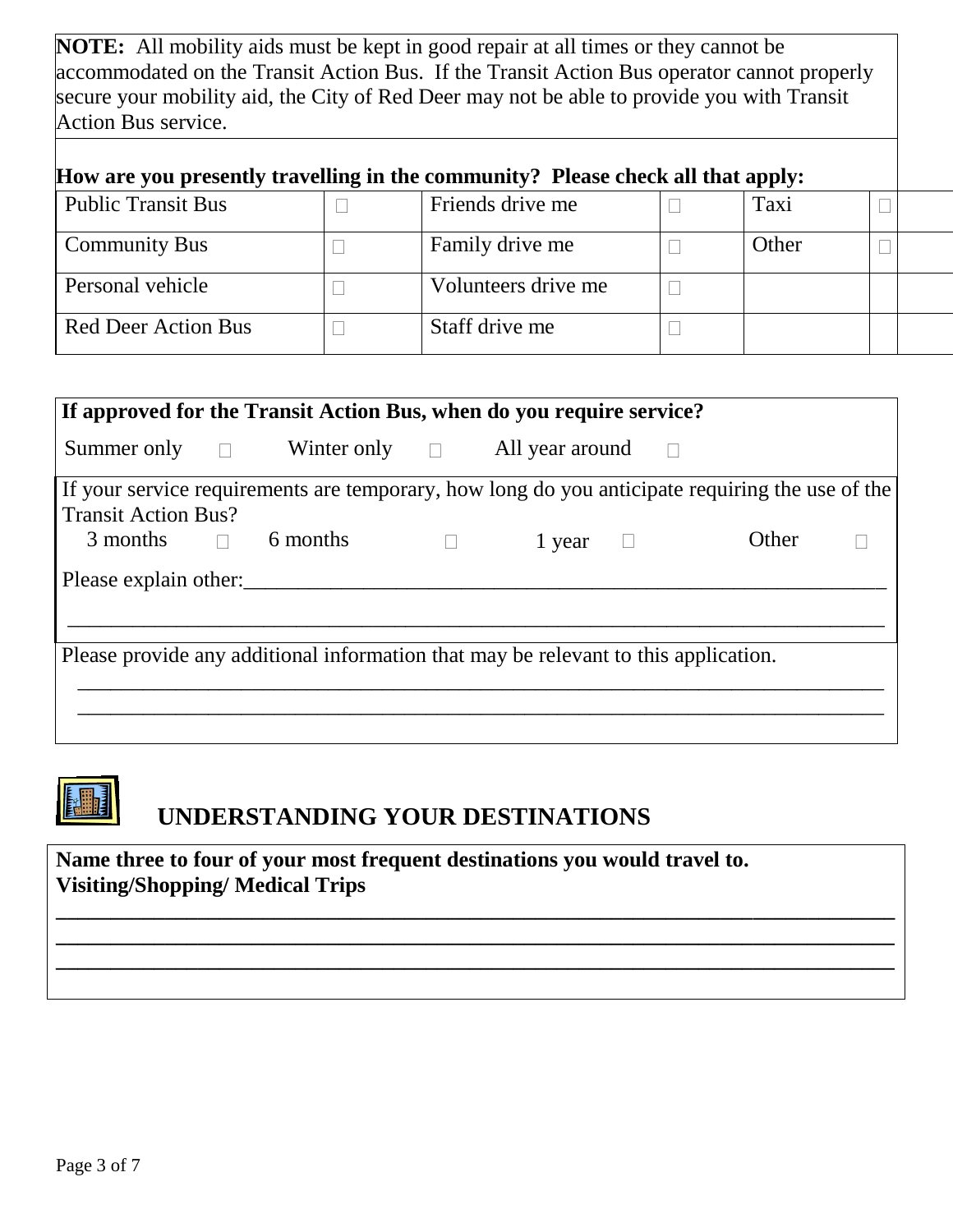

#### **Please indicate who completed this form. If you completed this form yourself, sign here:**

I hereby declare that the information provided above is true and correct and represents my condition.

Applicant's Signature: \_\_\_\_\_\_\_\_\_\_\_\_\_\_\_\_\_\_\_\_\_\_\_\_\_\_\_\_\_\_\_\_\_\_\_ Date: \_\_\_\_\_\_\_\_\_\_\_\_\_\_\_\_\_\_

#### **If someone else completed the form, please indicate below.**

(i.e. Legal Guardian, Health/Social Service Practitioner, Trustee, Agent or Attorney completing the form for applicant)

| Date: $\frac{1}{\sqrt{1-\frac{1}{2}} \cdot \frac{1}{2}}$ |  |
|----------------------------------------------------------|--|
|                                                          |  |
|                                                          |  |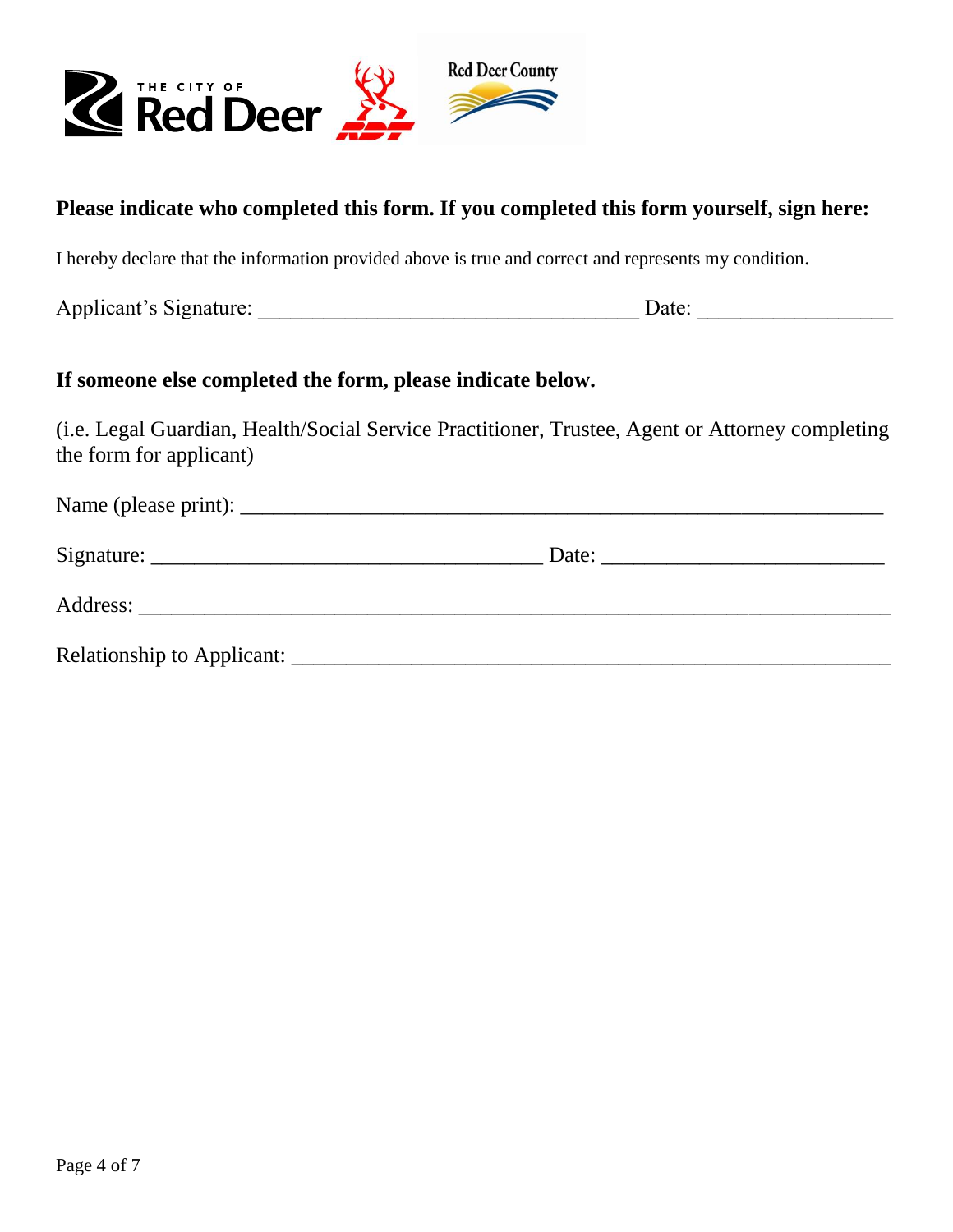



### **Application for Service Eligibility - Red Deer Transit Action Bus - Section 2**

# **MEDICAL INFORMATION CONSENT FORM**

I agree that my doctor, nurse, or other health worker may provide information to Red Deer Transit Action Bus about my health problem or disability.

I agree that Red Deer Transit Action Bus may provide personal information to my doctor, nurse, or health worker about my health problem or disability.

I agree to contact Red Deer Transit Action Bus if I no longer require door-to-door service. I can:

- ask to view or receive a copy of my personal information
- withdraw consent for the release of my information to others at any time, and
- request correction to any of my information that I believe is incorrect.

| Name of applicant (please print): |       |  |
|-----------------------------------|-------|--|
| Signature:                        | Date: |  |

Name if Parent, Legal Guardian, Trustee, Agent or Attorney, if needed:

 $(\text{please print})$ 

Signature: \_\_\_\_\_\_\_\_\_\_\_\_\_\_\_\_\_\_\_\_\_\_\_\_\_\_\_\_\_\_\_\_\_\_\_\_\_\_\_\_\_ Date: \_\_\_\_\_\_\_\_\_\_\_\_\_\_\_\_\_\_\_\_\_\_

The personal information collected as a result of this signed consent is done so under the authority of *The Municipal Government Act* and section 33(c) of *The Freedom of Information and Protection of Privacy Act*. *I*t will be used for the purpose of determining your eligibility for and effective, efficient delivery of specialized transit services. Your information will not be shared or used for any other purpose without your consent. If you have any questions about the collection or use of your personal information please contact the Community Service Manager, Red Deer County at 38106 Range Road 275, Red Deer County, or call (403) 357-2370.

Name of applicant: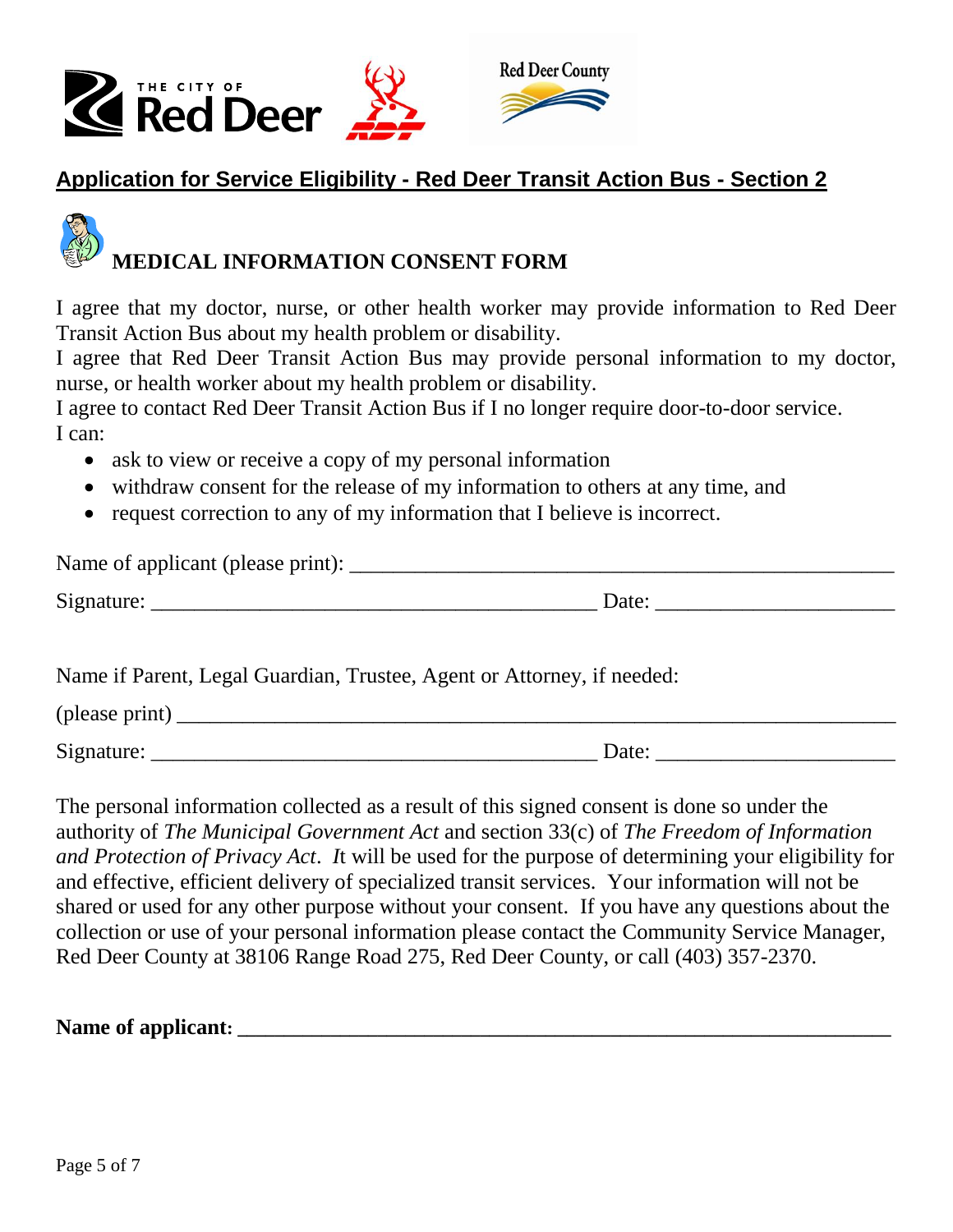

Red Deer Transit Action Bus coordinates accessible and specialized transportation services for The City of Red Deer. We need to determine eligibility for these services using the applicant's personal information form, professional verification, and an in-person interview (if necessary). You have been selected to complete this form because you have the knowledge, training, and ability to assess an applicant's functional and/or cognitive abilities to use regular transit: Professional designation (Please check one)

| Doctor (Physician or Surgeon) | <b>Osteopath or Podiatrist</b>      |
|-------------------------------|-------------------------------------|
| <b>Occupational Therapist</b> | <b>Registered Social Worker</b>     |
| <b>Physical Therapist</b>     | <b>Psychiatrist or Psychologist</b> |
| Chiropractor                  | <b>Registered Nurse</b>             |
| Optometrist/Ophthalmologist   | <b>Registered Psychiatric Nurse</b> |

Based on the applicant's ability to use regular transit, applicants may be found eligible for all trips, conditionally eligible for some trips, or ineligible. The information you provide below will help us make an appropriate determination for accessible and specialized transportation services. The City of Red Deer Action Bus may contact you to clarify the information provided.

1. What is the health or disability condition(s), which prevents the applicant from using regular transit?

 **\_\_\_\_\_\_\_\_\_\_\_\_\_\_\_\_\_\_\_\_\_\_\_\_\_\_\_\_\_\_\_\_\_\_\_\_\_\_\_\_\_\_\_\_\_\_\_\_\_\_\_\_\_\_\_\_\_\_\_\_\_\_\_\_\_\_\_\_\_\_\_\_\_\_\_\_\_\_\_\_\_\_\_\_\_\_\_\_\_**

| 2. Please check type of disability:               |                  |                |                                                                                               |              |
|---------------------------------------------------|------------------|----------------|-----------------------------------------------------------------------------------------------|--------------|
| Functional $\square$<br>(Please provide details): | Cognitive $\Box$ | Sensory $\Box$ | Seizure disorder $\Box$                                                                       | Other $\Box$ |
|                                                   |                  |                |                                                                                               |              |
|                                                   |                  |                | 3. How long do you expect the applicant to use the Transit Action Bus (door to door service)? |              |
| Permanently $\Box$                                |                  |                |                                                                                               |              |